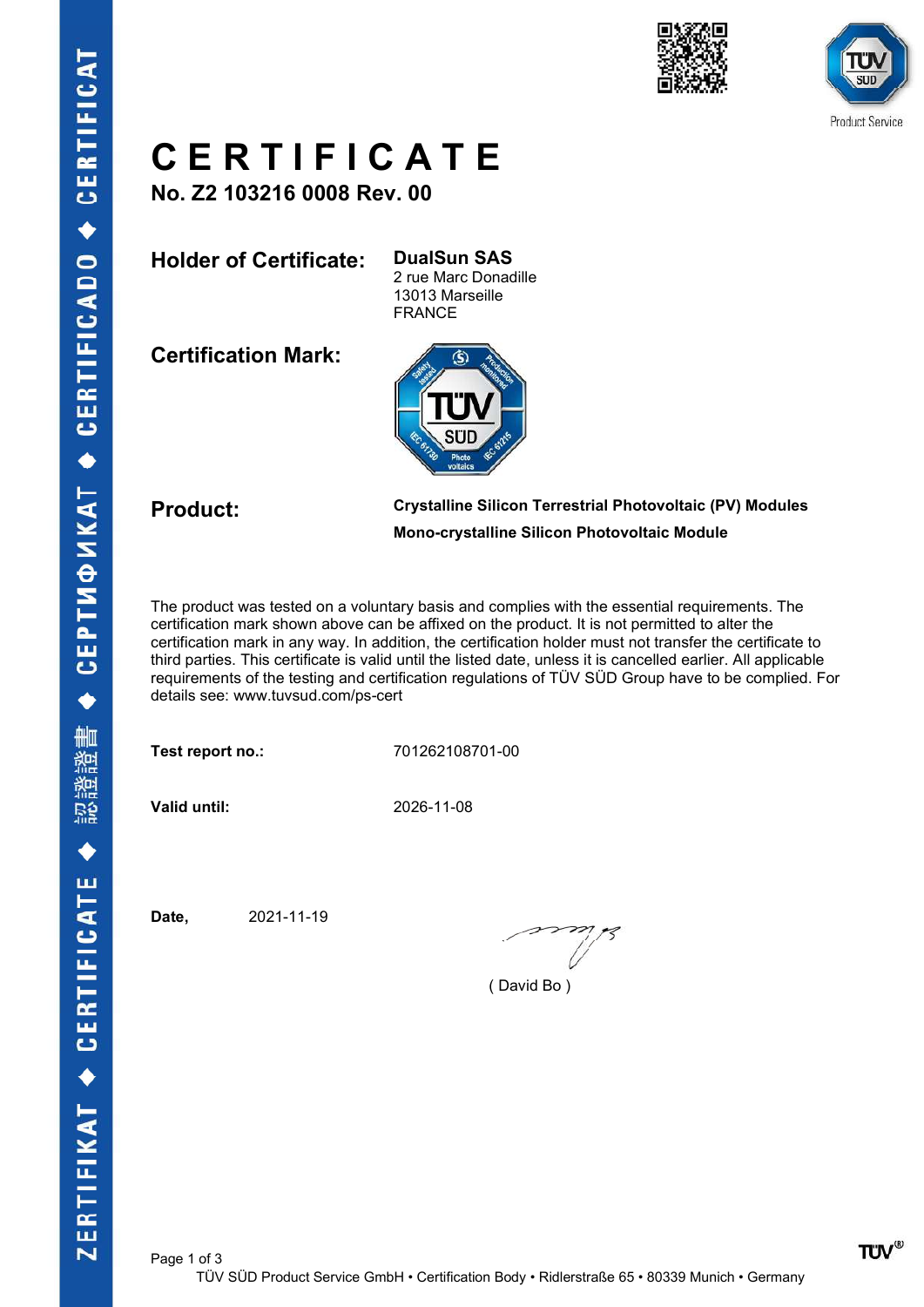

## C E R T I F I C A T E

No. Z2 103216 0008 Rev. 00

Model(s): DSxxx-144M6-01-V, xxx=415-455, in steps of 5 DSxxx-120M6-01-V, xxx=345-380, in steps of 5 DSxxx-144M6-02-V, xxx=415-455, in steps of 5 DSxxx-144M6-03-V, xxx=415-455, in steps of 5 DSxxx-120M6-02-V, xxx=345-380, in steps of 5 DSxxx-120M6-03-V, xxx=345-380, in steps of 5 DSxxx-60G1-01-V, xxx=315-330, in steps of 5 DSxxx-60G1-02-V, xxx=315-330, in steps of 5 DSxxx-120G1-01-V, xxx=320-350, in steps of 5 DSxxx-120G1-02-V, xxx=320-350, in steps of 5 DSxxx-120G1-03-V, xxx=320-350, in steps of 5 DSxxx-72G1-01-V, xxx=385-395, in steps of 5 DSxxx-72G1-02-V, xxx=385-395, in steps of 5 DSxxx-144G1-01-V, xxx=380-420, in steps of 5 DSxxx-144G1-02-V, xxx=380-420, in steps of 5 DSxxx-144G1-03-V, xxx=380-420, in steps of 5 DSxxx-60M2-01-V, xxx=280-320, in steps of 5 DSxxx-120M2-01-V, xxx=280-320, in steps of 5 DSxxx-60M2-02-V, xxx=280-320, in steps of 5 DSxxx-120M2-02-V, xxx=280-320, in steps of 5 DSxxx-72M2-01-V, xxx=335-375, in steps of 5 DSxxx-72M2-02-V, xxx=335-375, in steps of 5 DSxxx-144M2-01-V, xxx=340-385, in steps of 5 DSxxx-144M2-02-V, xxx=340-385, in steps of 5 DSxxx-144M10-01, xxx=535-555, in steps of 5 DSxxx-144M10-02, xxx=535-555, in steps of 5 DSxxx-144M10-03, xxx=535-555, in steps of 5 DSxxx-120M10-01, xxx=445-460, in steps of 5 DSxxx-120M10-02, xxx=445-460, in steps of 5 DSxxx-120M10-03, xxx=445-460, in steps of 5 DSxxx-108M10-01, xxx=405-415, in steps of 5 DSxxx-108M10-02, xxx=405-415, in steps of 5 DSxxx-108M10-03, xxx=405-415, in steps of 5 DSxxx-132G12-01, xxx=650-660, in steps of 5 DSxxx-132G12-02, xxx=650-660, in steps of 5 DSxxx-132G12-03, xxx=650-660, in steps of 5 DSxxx-120G12-01, xxx=590-600, in steps of 5 DSxxx-120G12-02, xxx=590-600, in steps of 5 DSxxx-120G12-03, xxx=590-600, in steps of 5 xxx is standing for rated output power at STC

Safety Class: Max. System Voltage: 1500V DC

**Parameters:** Fire Safety Class: Class C according to UL790.<br>Safety Class: Class II Test Laboratory: Yangzhou Opto-Electrical Products Testing Institute. No.10 West Kaifa Road, Yangzhou, 225009 Jiangsu, P.R.China.<br>Construction: Framed with Junction box. Framed with Junction box. Cable and connectors.